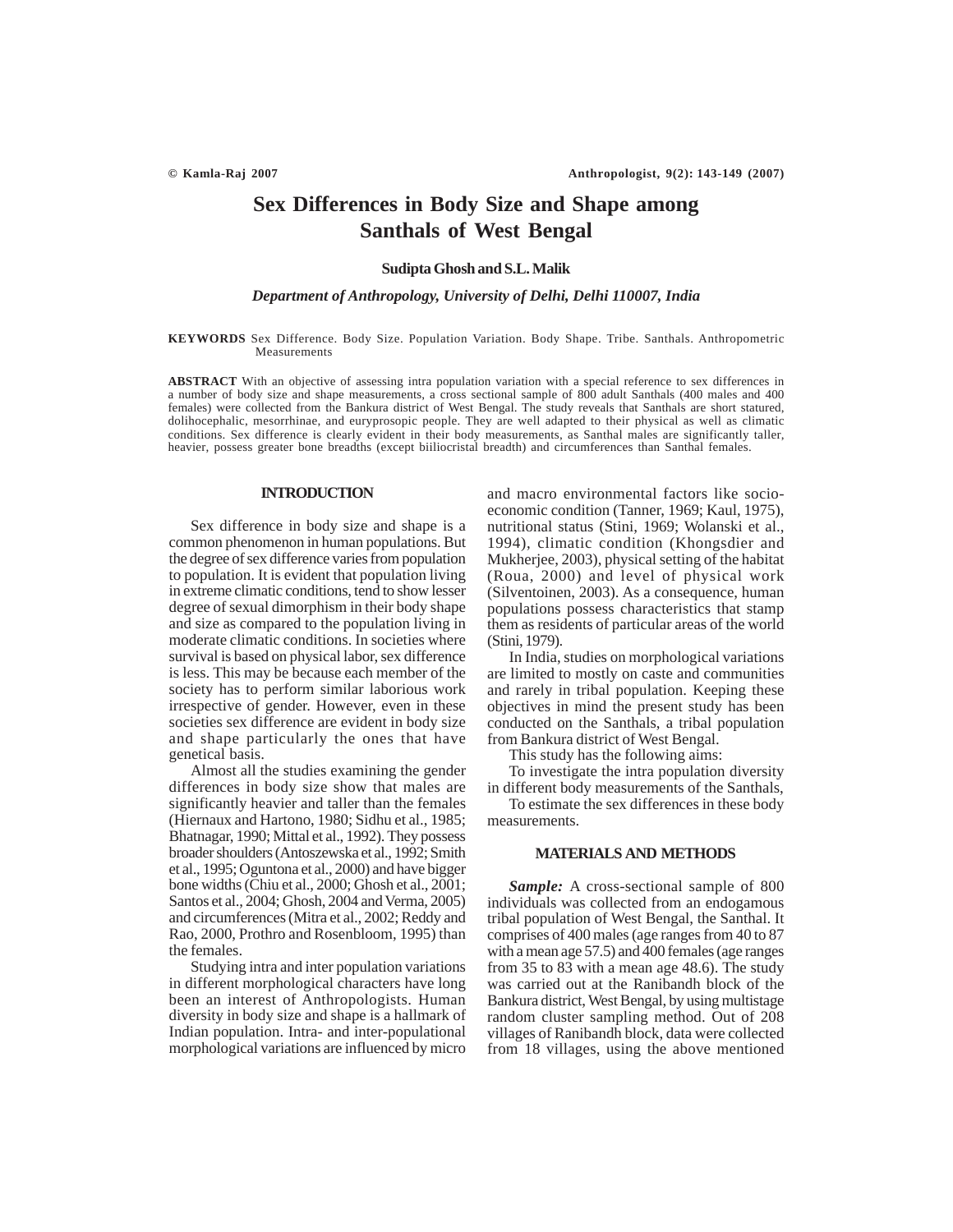method. In each village, measurements were taken on more than eighty percent males and females of the above mentioned age ranges. Date of birth of each subject was recorded by asking them. In case of doubt it was verified by other sources. Decimal age of each subject was calculated by subtracting the date of birth of the subject from the date of data collection, using the decimal age calendar (Tanner et al., 1969).

*The Place:* Bankura district is one of the 18 districts of the state of West Bengal. The total land area of the district is 6,882 km<sup>2</sup>. Bankura district is situated at the latitude of 23°12' and the longitude of 87°6' Situated in the western part of the state it situated on a densely populated alluvial plain, on the northern bank of the river Dhaleshwari (Dhalkisor). It is surrounded by Bardhaman in its north, Puruliya in its west, Hugli in its east and Midnapur in its south. Bankura is a district with high percentage of tribal population. Cultivation is the main source of income.

District Bankura has 22 Community Development Blocks, of which Ranibandh Block is one of the blocks. The total land area of the block is  $428 \text{ km}^2$  with a population density of  $244$ per km2 , which is the lowest among all the other blocks of this district. The total population of the block is 1, 08,591. The area is undulating and covered with the forest and the hills. These are intercepted by numerous streams and springs. In some parts, there are ranges of low hills, while in others, the conical shaped hills rise abruptly from the undulating plains. Most part of the countryside is covered with the Sal forest that contributes to the well being of the dwellers. The area in the plain is characterized with the lateritic reddish soil having scanty water supply. Ranibandh is predominantly a Santhal region and some of the villages are exclusively occupied by them.

*The Santhals:* The Santhals is the third largest tribal community in India after the Gonds and the Bhils. It is the largest tribe in India to retain an aboriginal language, locally known as 'Santali' that belongs to Austro-Asiatic, a sub-family of the Austric family. The primary occupation of the Santhals is agriculture, though food gathering and hunting are their important subsidiary economic pursuits. They are familiar with the animal husbandry also but that plays a minor role in their livelihood. Both men and women take part in agricultural activities, with a division of labor on the basis of gender. Women are tabooed from ploughing the field.

Their houses are built on either side of the village street, which is wide enough to cross at least two bullock carts at a time. This pattern of settlement is known as 'linear type settlement pattern'. The staple food of the Santhals is boiled rice, locally known as 'daka'. They usually take meals thrice a day. In the morning they take breakfast, known as 'basiam'. It consists of a small quantity of cold rice or rice gruel, prepared with the evening meal of the previous day and is kept for the morning. For lunch and dinner they have hot boiled rice with vegetable curry ('utu'). When available their vegetable diet is supplemented with fish and meat. The women prepare the rice beer, locally known as 'Handi', which is brewed in all the homes. Santhals live in patrilineal society. Therefore, only male Santhal has to undergo an initiation rite through the 'Cacho chhatiar' ceremony by which he becomes an effective member of the society and enjoys the rights, duties and privileges of a full-fledged member. Monogamy is the rule of marriage among the Santhals, though polygyny is also found in some cases. A man may marry the sister of his elder brother's wife but not the sister of his younger brother's wife. Among Santhals village is the most important socio-economic and political unit. Every village has a 'Panchayat' to maintain law and order, which governs by a number of officials. The village headman or 'Manjhi' is the man of greatest consequence in the community.

The Santhals are divided into 12 exogamous totemic clans, locally known as 'Paris'. These are: 1) 'Hansda', 2) 'Marndi', 3) 'Soren', 4) 'Hembrom', 5) 'Tudu', 6) 'Kisku', 7) 'Murmu', 8) 'Baske', 9) 'Besra', 10) 'Pauria', 11) 'Chore' and 12) 'Bedea'. 'Pauria', 'Chore' and 'Bedea' clans are on the verge of extinction and not even a single member of these three clans was found during the present study. The clans are strictly exogamous in nature and there are no intra-clan marriages. The supreme deity in Santhal religion is termed as 'Maran Buru', who is believed to be the giver of life, rain, crops and all other necessaries.

*Measurements:* Fifteen anthropometric measurements were taken on each subject following standard methods (Martin and Saller 1857, Tanner et al., 1969). These measurements are; 1) Height vertex, 2) Sitting height vertex, 3) Weight, 4) Biacromial breadth, 5) Bicristal breadth, 6) Head circumference, 7) Mid upper arm circumference, 8) Mid calf circumference, 9) Head length, 10) Head breadth, 11) Nasal height, 12)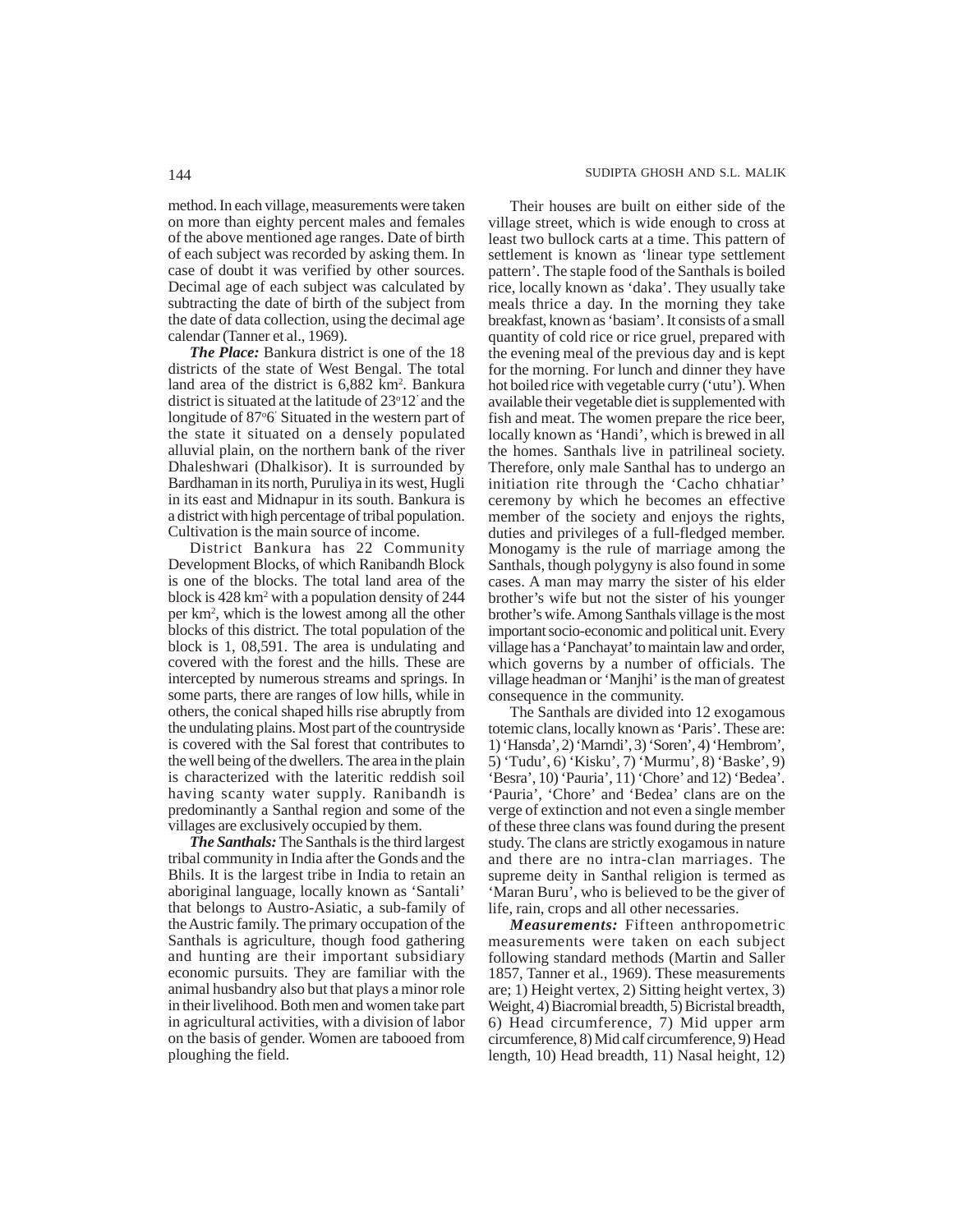Nasal breadth, 13) Bizygomatic breadth, 14) Bigonial breadth and 15) Total facial height.

On the basis of the above mentioned measurements, six indirect measurements were calculated. These are; 1) Total upper extremity length, 2) Total upper arm length, 3) Total fore arm length, 4) Hand length, 5) Total lower extremity length and 6) Head cum neck segment.

Following indices were calculated as described by Martin and Saller (1957) and Brugsch (1917): 1) Cephalic index, 2) Nasal index, 3) Total facial index, 4) Body mass index, 5) Upper extremity-stature index, 6) Lower extremity-stature index, 7) Biacromial breadth-stature index and 8) Bicristal breadth-stature index.

*Statistical Analysis:* Mean, standard error and coefficient of variation were calculated for each anthropometric measurement by using computerized statistical analysis software (SPSS and MS Excel). Mean sex difference index was calculated for all the above mentioned direct and indirect anthropometric measurements. In addition, the significance of the sex differences in all these variables was examined by using analysis of variance (ANOVA). Further, chisquare was used to test the significance of sex differences in body shape and size indices.

## **RESULTS AND DISCUSSION**

Santhal males are significantly taller than

Santhal females (Table 1). Males have greater sitting height and longer extremities than the females. Males, on an average are heavier than females. Coefficient of variation is relatively lower in height, as compared to other body size measurements in both males and females. However, across gender the maximum variation is observed in case of weight. Males have broader shoulder and broader bone widths in arms and legs than females. Santhal males have larger head circumferences, as well as greater calf and upper arm circumferences, as compared to Santhal females. Females have smaller head, nose and face as compared to that of the males. Mean sex difference indices confirm higher and greater values in males than that in the females for all body measurements. Statistically significant sex differences is observed at 5% probability level in all body measurements, except for the difference in bicristal breadth (Table 2).

The frequency distribution of the head shape among the Santhals shows that a little over fifty percent of them are Dolichocephalic, followed by Mesocephaly and Hyperdolichocephaly. Besides Dolichocephaly, Mesocephalic head shape is relatively more common among Santhal females. On the other hand, among the males the frequency of Mesocephaly and Hyperdolichocephaly is nearly the same. Sex difference in their cephalic index is statistically significant at 5% probability level (Table 3). The frequency distribution of nasal

**Table 1: Descriptive statistics of different body measurements, by sex**

| Body measurements                |        | Males $(400)$ |       |        | Females (400) |       |  |
|----------------------------------|--------|---------------|-------|--------|---------------|-------|--|
|                                  | Mean   | S.E.          | C.V.  | Mean   | S.E.          | C.V.  |  |
| Height vertex, cm                | 159.84 | 0.32          | 3.94  | 148.94 | 0.29          | 3.82  |  |
| Sitting height vertex, cm        | 79.29  | 0.19          | 4.86  | 73.71  | 0.18          | 4.82  |  |
| Total upper extremity length, cm | 74.39  | 0.01          | 5.12  | 67.17  | 0.16          | 4.88  |  |
| Total upper arm length, cm       | 30.20  | 0.12          | 7.95  | 26.76  | 0.10          | 7.44  |  |
| Total fore arm length, cm        | 26.16  | 0.08          | 6.28  | 23.92  | 0.08          | 6.66  |  |
| Hand length, cm                  | 18.03  | 0.09          | 9.77  | 16.49  | 0.07          | 9.02  |  |
| Total lower extremity length, cm | 91.70  | 0.22          | 4.69  | 88.16  | 0.18          | 4.16  |  |
| Head cum neck segment, cm        | 28.72  | 0.13          | 9.04  | 27.67  | 0.12          | 8.72  |  |
| Weight. Kg                       | 47.15  | 0.34          | 14.29 | 41.38  | 0.33          | 16.05 |  |
| Biacromial breadth, cm           | 37.96  | 0.12          | 6.42  | 35.14  | 0.12          | 6.69  |  |
| Bicristal breadth, cm            | 27.09  | 0.09          | 6.96  | 26.97  | 0.10          | 7.25  |  |
| Head circumference, cm           | 54.87  | 0.09          | 3.20  | 54.20  | 0.08          | 2.95  |  |
| Mid upper arm circumference, cm  | 23.72  | 0.11          | 9.55  | 23.39  | 0.12          | 10.36 |  |
| Mid calf circumference, cm       | 29.25  | 0.12          | 8.43  | 28.84  | 0.12          | 8.36  |  |
| Head length, cm                  | 19.26  | 0.04          | 4.44  | 18.46  | 0.04          | 3.77  |  |
| Head breadth, cm                 | 14.13  | 0.03          | 4.05  | 14.01  | 0.03          | 3.99  |  |
| Nasal height, cm                 | 4.79   | 0.02          | 9.20  | 4.38   | 0.02          | 9.87  |  |
| Nasal breadth, cm                | 3.82   | 0.02          | 10.29 | 3.48   | 0.02          | 8.87  |  |
| Bizygomatic breadth, cm          | 13.73  | 0.03          | 4.34  | 13.25  | 0.03          | 4.34  |  |
| Bigonial breadth, cm             | 10.82  | 0.03          | 5.80  | 10.15  | 0.03          | 6.51  |  |
| Total facial height, cm          | 11.30  | 0.03          | 5.82  | 10.39  | 0.04          | 6.74  |  |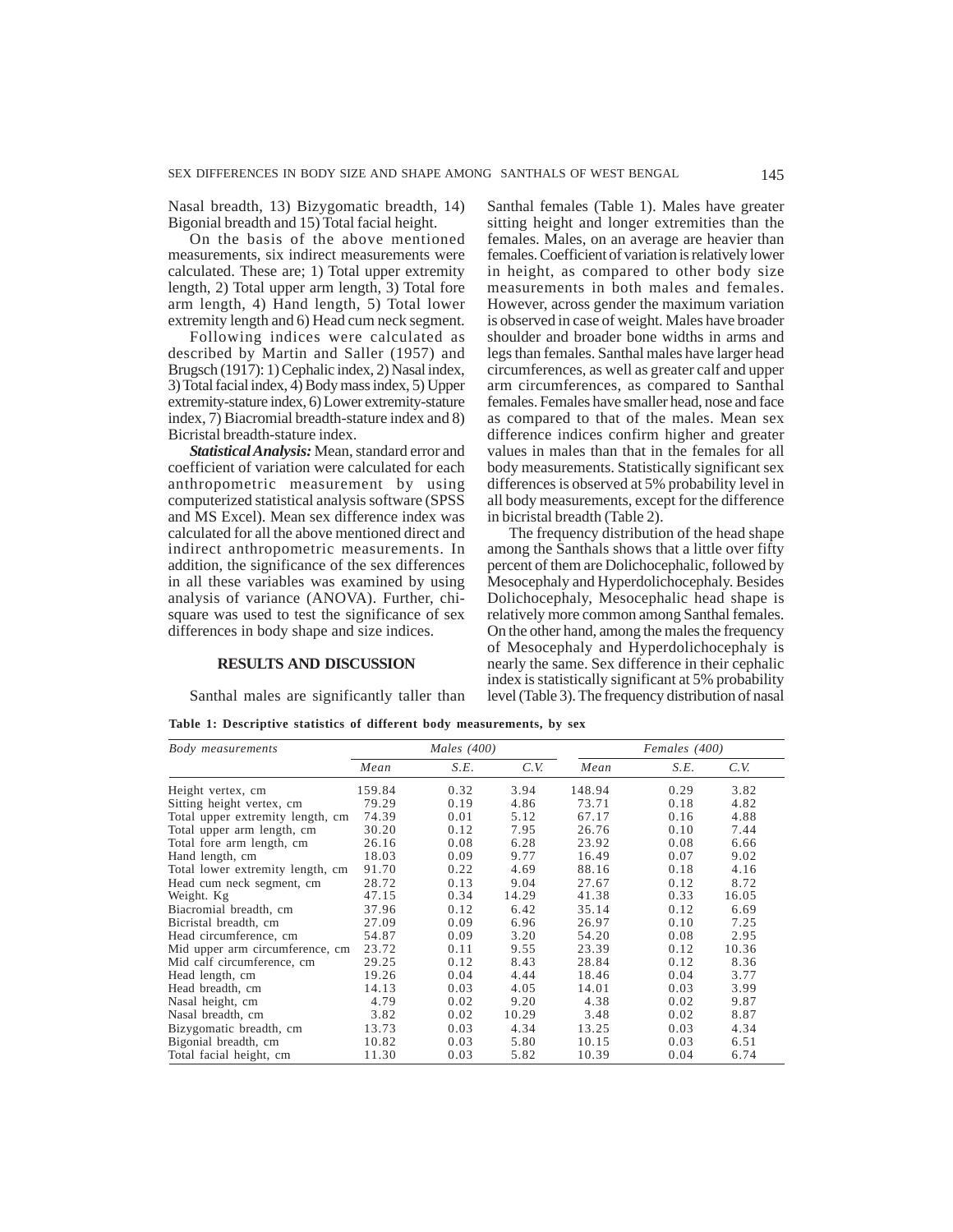| Body measurements                | $MSDI^@$ | Sex Differences            |                  |                                |  |
|----------------------------------|----------|----------------------------|------------------|--------------------------------|--|
|                                  |          | <b>ANOVA</b><br>Value of F | Proba-<br>bility | Signi-<br>ficance <sup>*</sup> |  |
| Height vertex, cm                | 0.07     | 658.79                     | 0.00             | S                              |  |
| Sitting height vertex, cm        | 0.07     | 454.53                     | 0.00             | S                              |  |
| Total upper extremity length, cm | 0.10     | 825.65                     | 0.00             | S                              |  |
| Total upper arm length, cm       | 0.12     | 486.35                     | 0.00             | S                              |  |
| Total fore arm length, cm        | 0.09     | 383.42                     | 0.00             | S                              |  |
| Hand length, cm                  | 0.09     | 178.54                     | 0.00             | S                              |  |
| Total lower extremity length, cm | 0.04     | 156.97                     | 0.00             | S                              |  |
| Head cum neck segment, cm        | 0.04     | 34.70                      | 0.00             |                                |  |
| Weight. Kg                       | 0.13     | 148.92                     | 0.00             | S<br>S<br>S                    |  |
| Biacromial breadth, cm           | 0.01     | 276.52                     | 0.00             |                                |  |
| Bicristal breadth, cm            | 0.07     | 0.88                       | 0.35             | NS                             |  |
| Head circumference, cm           | 0.08     | 31.92                      | 0.00             |                                |  |
| Mid upper arm circumference, cm  | 0.04     | 3.86                       | 0.05             |                                |  |
| Mid calf circumference, cm       | 0.06     | 5.47                       | 0.02             |                                |  |
| Head length, cm                  | 0.04     | 212.70                     | 0.00             | S<br>S<br>S<br>S<br>S          |  |
| Head breadth, cm                 | 0.01     | 8.68                       | 0.00             |                                |  |
| Nasal height, cm                 | 0.09     | 177.08                     | 0.00             | S                              |  |
| Nasal breadth, cm                | 0.09     | 178.42                     | 0.00             | S                              |  |
| Bizygomatic breadth, cm          | 0.04     | 133.75                     | 0.00             | S                              |  |
| Bigonial breadth, cm             | 0.06     | 219.80                     | 0.00             | S                              |  |
| Total facial height, cm          | 0.08     | 354.35                     | 0.00             | S                              |  |

| Table 2: Mean Sex Difference Index and ANOVA of different body measurements |  |  |  |  |  |  |  |  |  |  |  |  |
|-----------------------------------------------------------------------------|--|--|--|--|--|--|--|--|--|--|--|--|
|-----------------------------------------------------------------------------|--|--|--|--|--|--|--|--|--|--|--|--|

\* Significant at 5% probability level @MSDI = Mean Sex Difference Index

# **Table 3: Cephalic Index, by sex**

| Cephalic Index       |     | Males |     | Females | Total |       |
|----------------------|-----|-------|-----|---------|-------|-------|
|                      | No. | $\%$  | No. | $\%$    | No.   | $\%$  |
| Hyperdolichocephalic | 93  | 23.3  | 4.5 | 11.3    | 138   | 17.3  |
| Dolichocephalic      | 210 | 52.4  | 206 | 51.5    | 416   | 52.0  |
| Mesocephalic         | 85  | 21.3  | 127 | 31.7    | 212   | 26.4  |
| Brachycephalic       | 8   | 2.0   | 22  | 5.5     | 30    | 3.7   |
| Hyperbrachycephalic  | ↑   | 0.5   |     |         |       | 0.3   |
| Ultrabrachycephalic  |     | 0.5   |     |         |       | 0.3   |
| Total                | 400 | 100.0 | 400 | 100.0   | 800   | 100.0 |

d.f. = 3 Chi-square = 27.996 (Significant at 5% probability level)

index of Santhals suggests that nearly sixty percent of them are Mesorrhinic, followed by Chamaerrhinae. Leptorrhinae is rare in this population. Statistically non-significant sex difference is observed in the nose shape of the Santhals (Table 4). In general Hypereuryprosopic and Euryprosopic type of facial form are present in highest and equivalent percentages in Santhals.

However, females are generally Hypereuryprosopic, while males are Euryprosopic in their total facial index. It reflects that Santhal females have relatively broader face than the males. Hyperleptoprosopic is the rarest type of facial form in both the sexes. Sex difference is statistically significant in their total facial index (Table 5). Around fiftyfive percents of the Santhals are 'underweight',

|  |  |  | Table 4: Nasal index, by sex |  |  |
|--|--|--|------------------------------|--|--|
|--|--|--|------------------------------|--|--|

| Nasal Index        | Males |       |     | Females | Total |       |
|--------------------|-------|-------|-----|---------|-------|-------|
|                    | No.   | $\%$  | No. | $\%$    | No.   | $\%$  |
| Hyperleptorrhinae  |       | 0.5   |     | 1.3     |       | 0.9   |
| Leptorrhinae       | 48    | 12.0  | 46  | 11.4    | 94    | 11.7  |
| Mesorrhinae        | 227   | 56.7  | 229 | 57.3    | 456   | 57.0  |
| Chamaerrhinae      | 112   | 28.0  | 113 | 28.3    | 225   | 28.1  |
| Hyperchamaerrhinae |       | 2.8   |     | 1.7     | 18    | 2.3   |
| Total              | 400   | 100.0 | 400 | 100.0   | 800   | 100.0 |

d.f.  $= 2$  Chi-square  $= 0.056$  (Significant at 5% probability level)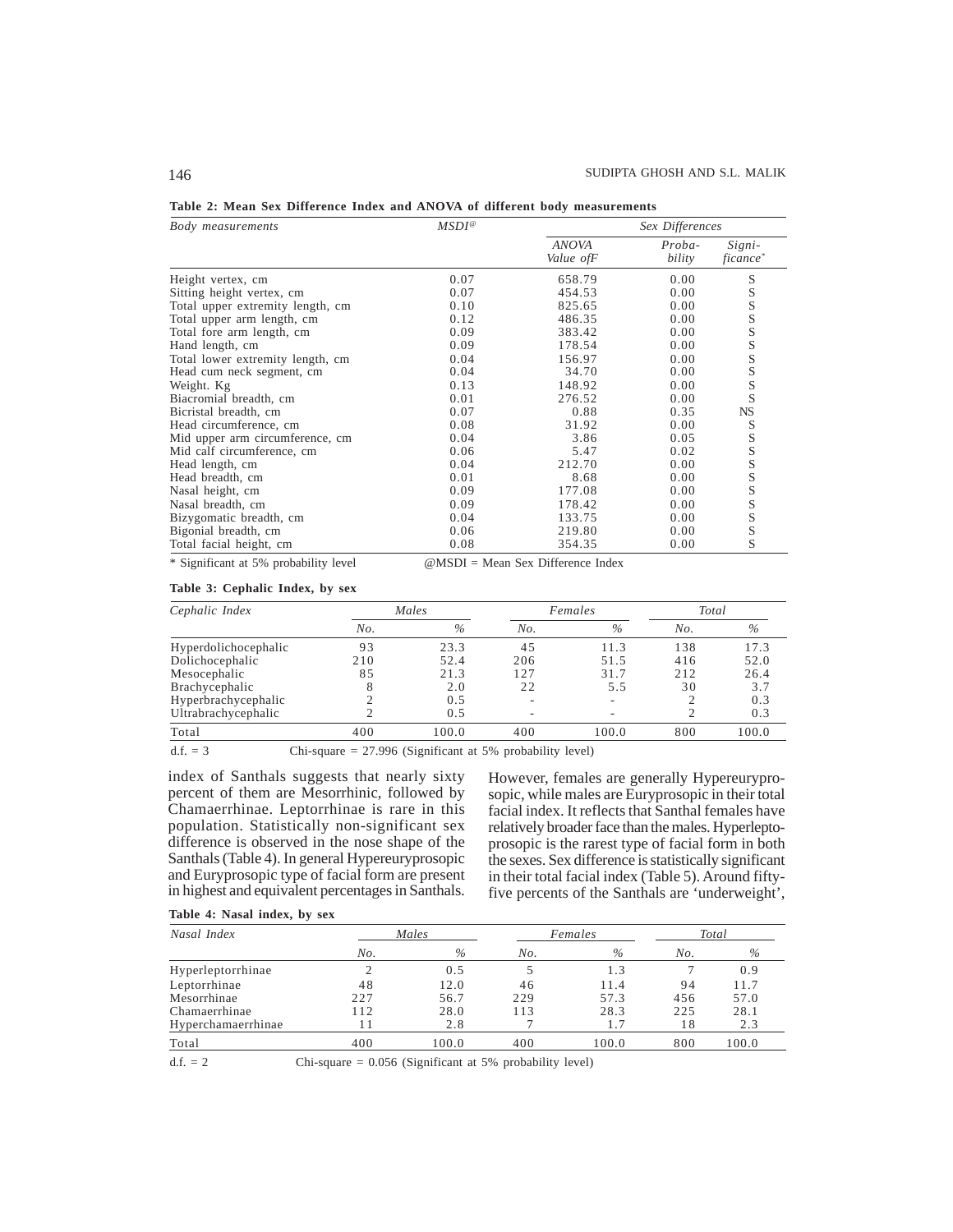closely followed by 'normal weight' in their body mass index. 'Underweight' is more common among males, while the frequency of 'normal weight' and 'overweight' are comparatively higher in females. Only a negligible percentage of Santhals have 'obesity'. Sex difference is statistically nonsignificant in the body mass index of Santhals (Table 6). Frequency distribution of upper extremity-stature index suggests that eighty percent of the Santhals have 'long arm'. Percentage of males having 'long arm' is higher than the percentage of females having 'long arm'. On the other hand, 'short arm' and 'medium arm' are more frequent in females than in males. Sex difference is statistically significant in the upper extremitystature index of Santhals (Table 7). Almost all the Santhals are 'long legged' in their lower extremitystature index. The percentage of females with 'long leg' is slightly higher, as compared to the percentage of males. 'Short leg' and 'medium leg' are rare among them. Sex difference in lower extremity-stature index is statistically nonsignificant at 5% probability level (Table 8). The frequency distribution of biacromial breadthstature index shows that nearly eighty percent of the Santhals have 'broad shoulders' followed by 'medium shoulders' and 'narrow shoulders'. A noticeable percentage of males have 'narrow shoulders', whereas, it is comparatively less frequent in females. Statistically non-significant sex difference is observed in their shoulder shape (Table 9). Almost forty percent of the Santhals have 'medium pelvic', closely followed by 'broad pelvic' and 'narrow pelvic' in their bicristal breadthstature index. A high percentage of Santhal males have 'medium pelvic', whereas, nearly equivalent percentage of females have 'broad pelvic' and 'medium pelvic'. Sex difference in bicristal breadthstature index is statistically non-significant at 5% probability level (Table 10).

A typical Santhal is thus, short statured, dolichocephalic, mesorrhinae, and euryprosopic. Almost all the Santhals of West Bengal have long legs and long arms with broad shoulders. Such a kind of physique allows greater heat dissipation and lesser heat gain; as a consequence, it is advantageous for population living in hot and

| Total Facial Index |     | Males |     | Females |     | Total |
|--------------------|-----|-------|-----|---------|-----|-------|
|                    | No. | $\%$  | No. | $\%$    | No. | $\%$  |
| Hypereuryprosopic  | 09  | 27.3  | 161 | 40.3    | 270 | 33.7  |
| Euryprosopic       | 44  | 36.0  | 126 | 31.5    | 270 | 33.7  |
| Mesoprosopic       | 94  | 23.5  | 72  | 18.0    | 166 | 20.8  |
| Leptoprosopic      | 42  | 10.5  | 33  | 8.2     | 75  | 9.4   |
| Hyperleptoprosopic |     | 2.7   |     | 2.0     | 19  | 2.4   |
| Total              | 400 | 100.0 | 400 | 100.0   | 800 | 100.0 |

 $d.f. = 3$  Chi-square = 15.662 (Significant at 5% probability level)

#### **Table 6: Body Mass Index, by sex**

| Body Mass Index |                          | Males                    |                                                 | Females |     | Total |
|-----------------|--------------------------|--------------------------|-------------------------------------------------|---------|-----|-------|
|                 | No.                      | $\%$                     | No.                                             | $\%$    | No. | $\%$  |
| Underweight     | 220                      | 55.0                     | 210                                             | 52.5    | 430 | 53.8  |
| Normal weight   | 176                      | 44.0                     | 179                                             | 44.7    | 355 | 44.3  |
| Overweight      |                          | 1.0                      | 10                                              | 2.5     | 14  | 1.8   |
| Obesity         | $\overline{\phantom{a}}$ | $\overline{\phantom{a}}$ |                                                 | 0.3     |     | 0.1   |
| Total           | 400                      | 100.0                    | 400                                             | 100.0   | 800 | 100.0 |
| .               |                          |                          | the contract of the contract of the contract of |         |     |       |

 $d.f. = 2$  Chi-square = 3.752 (Non- Significant at 5% probability level)

# **Table 7: Upper Extremity- Stature Index, by sex**

| Upper Extremity- Stature Index | Males |       | Females |                                                             | Total |       |
|--------------------------------|-------|-------|---------|-------------------------------------------------------------|-------|-------|
|                                | No.   | $\%$  | No.     | $\%$                                                        | No.   | $\%$  |
| Short arm                      | 23    |       | 60      | 15.0                                                        | 83    | 10.4  |
| Medium arm                     | 15    | 3.8   | 50      | 12.5                                                        | 65    | 8.1   |
| Long arm                       | 362   | 90.5  | 290     | 72.5                                                        | 652   | 81.5  |
| Total                          | 400   | 100.0 | 400     | 100.0                                                       | 800   | 100.0 |
| $d.f. = 2$                     |       |       |         | Chi-square $= 43.291$ (Significant at 5% probability level) |       |       |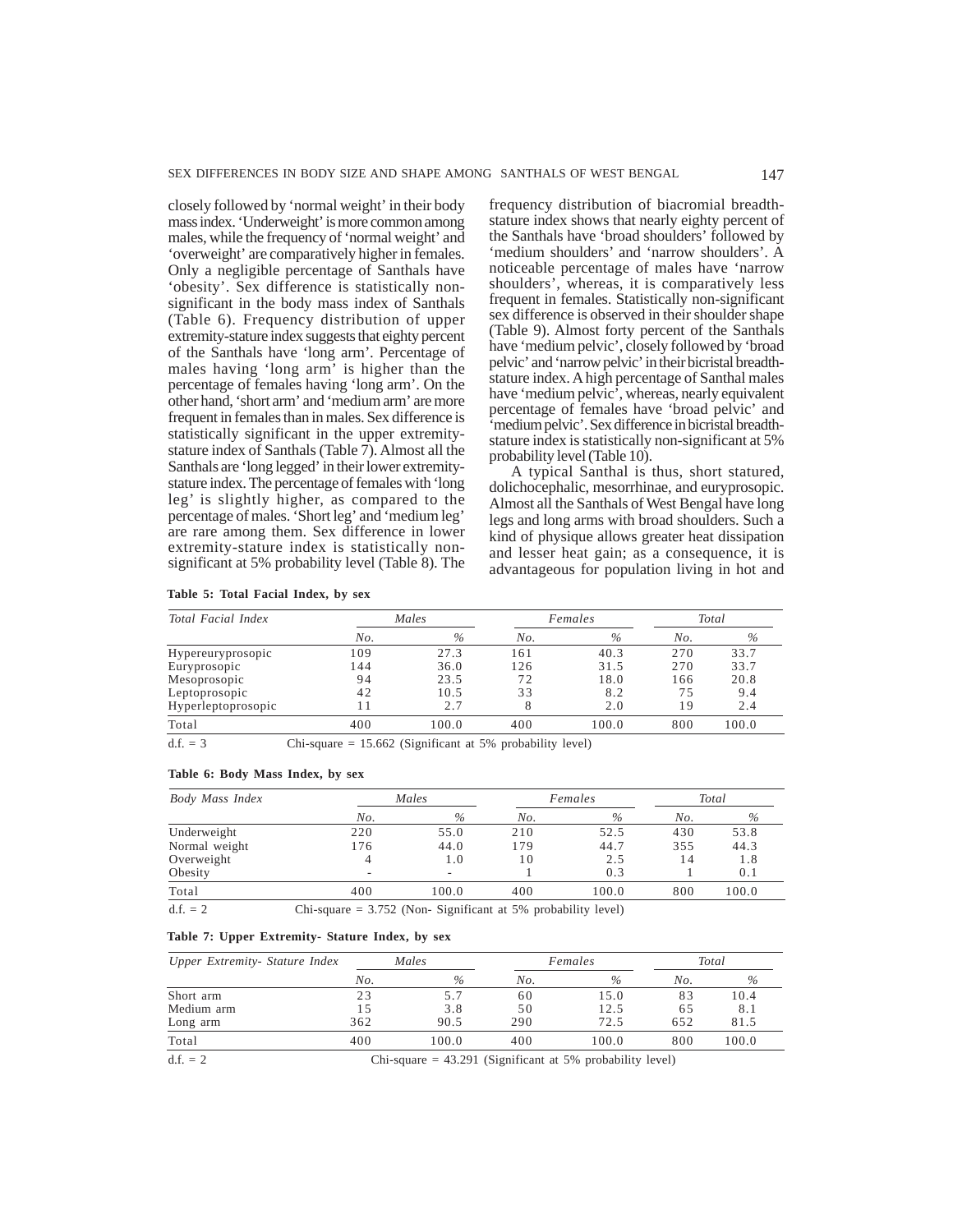#### **Table 8: Lower Extremity -Stature Index, by sex**

| Lower Extremity- Stature Index |     | Males |     | Females |     | Total |
|--------------------------------|-----|-------|-----|---------|-----|-------|
|                                | No. | $\%$  | No. | $\%$    | No. | $\%$  |
| Short legged                   |     | l.8   |     | l .O    |     |       |
| Medium legged                  |     | 0.8   |     | 0.0     |     | 0.4   |
| Long legged                    | 390 | 97.5  | 396 | 99.0    | 786 | 98.3  |
| Total                          | 400 | 100.0 | 400 | 100.0   | 800 | 100.0 |
|                                |     |       |     |         |     |       |

 $d.f. = 2$  Chi-square = 3.864 (Non- Significant at 5% probability level)

#### **Table 9:Biacromial Breadth -Stature Index, by sex**

| Biacromial Breadth -Stature Index |     | Males |     | Females       |     | Total |
|-----------------------------------|-----|-------|-----|---------------|-----|-------|
|                                   | No. | $\%$  | No. | $\frac{0}{2}$ | No. | $\%$  |
| Narrow shouldered                 | 44  | 11.0  | 28  | 7.0           |     | 9.0   |
| Medium shouldered                 | 70  | 17.5  |     | 17.8          | 141 | 17.6  |
| Broad shouldered                  | 286 | 71.5  | 301 | 75.2          | 587 | 73.4  |
| Total                             | 400 | 0.001 | 400 | 100.0         | 800 | 100.0 |

 $d.f. = 2$  Chi-square = 3.946 (Non- Significant at 5% probability level)

#### **Table 10:Bicristal Breadth - Stature Index, by sex**

| Bicristal Breadth - Stature Index | Males |               | Females |       | Total |       |
|-----------------------------------|-------|---------------|---------|-------|-------|-------|
|                                   | No.   | $\frac{0}{0}$ | No.     | $\%$  | No.   | $\%$  |
| Narrow pelvic                     | 11    | 27.7          | 117     | 29.2  | 228   | 28.5  |
| Medium pelvic                     | 169   | 42.3          | 143     | 35.8  | 312   | 39.0  |
| Broad pelvic                      | 120   | 30.0          | 140     | 35.0  | 260   | 32.5  |
| Total                             | 400   | 100.0         | 400     | 100.0 | 800   | 100.0 |

d.f. = 2 Chi-square = 3.863 (Non- Significant at 5% probability level)

humid climatic conditions, such as that of Santhals. It is stated in Allen's (1877) rule that within a polytypic warm blooded species there is an increase in the relative size of protruding organs such as extremities, ears and appendages with the increase in temperature of its habitat (cf. Malik and Bhattacharya, 1986). Hence, long upper and lower extremities of Santhals help them to adapt and survive efficiently in the hot climatic conditions of their surrounding. Besides, they are under weight in general. In line with the earlier studies, Santhal males of Bankura are also taller, heavier having greater linear anthropometric measurements, breadths and circumferences than their female counterparts. Statistically significant gender differences are observed in all anthropometric measurements. Succinctly, the Santhal of West Bengal is a population with efficient adaptive mechanism and an apparent morphological sex difference.

# **REFERENCES**

Antoszewska, A. and Wolanski, N.: Sexual dimorphism in newborns and adults. *Stud. Hum. Ecol.*, **10**: 23-38 (1992).

- Bhatnagar, D.P., Singal, P., Kaur, G. and Khendelwal, N.: Age changes in growth and body composition of Rajputs of Kulu valley. *Ind. J. Sport Sc. P. Ed.*, **2(1):** 56-61 (1990).
- Chiu, H.C., Chang, H.Y., Mau, L.W., Lee, T.K. and Liu, H.W.: Height, weight and body mass index of elderly persons in Taiwan. *J. Gerontol. A Biol. Sci. Med. Sci.*, **55(11):** 684-690 (2000).
- Ghosh, A., Bose, K. and Chaudhuri, A.B.: Age and sex variations in adiposity and central fat distribution among elderly Bengalee Hindus of Calcutta, India. *Ann. Hum. Biol.*, **28(6):** 616-623 (2001).
- Ghosh, A.: Age and sex variation in measures of body composition among the elderly Bengalee Hindus of Calcutta, India. *Coll. Antropol.*, **28** (2): 553-561 (2004).
- Hiernaux, J. and Hartono, D.B.: Physical measurements of the adult Hadza of Tanzania. *Ann. Hum. Biol.*, **7(4):** 339-346 (1980).
- Kaul, S. Saini, S. and Saxena, B.: Emergence of permanent teeth in school children in Chandigarh, India. *Arch. Oral. Biol.*, **20**: 587-593 (1975).
- Khongsdier, R. and Mukherjee, N.: Growth and nutritional status of Khasi boys in North East India relating to exogamous marriages and socioeconomic classes. *Am. J. Phys. Anthropol.*, **122**: 162-170 (2003).
- Malik, S.L. and Bhattacharya, D.K.: *Aspects of Human Ecology: A Dynamic Inter-Relationship Between Man and Environment.* Northern Book Center, Delhi (1986).
- Martin, R. and Saller, K: *Lehrbuch der Anthropooigie*. Gustav Fischer Verlag, Stuttgart (1957).